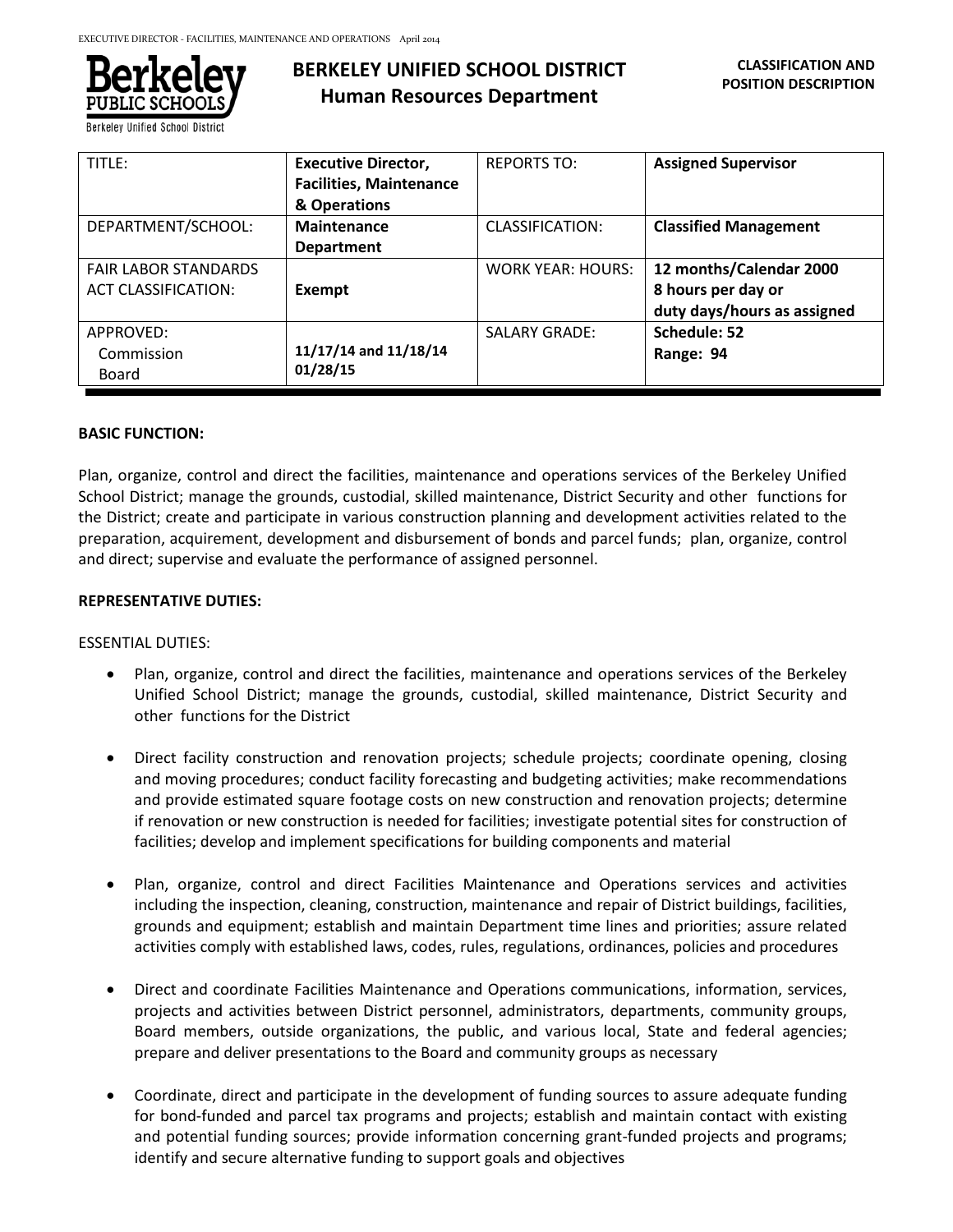- Direct and participate in prioritizing and coordinating response to work orders and scheduling, developing and implementing installation, maintenance, repair, custodial, and other Department projects and activities
- Supervise and evaluate the performance of assigned staff; interview and select employees and recommend transfers, reassignment, termination and disciplinary actions; provide or coordinate staff training
- Direct, monitor and evaluate bond-funded programs and projects to assure proper disbursement of bond and parcel tax funds; review program and project expenditures for compliance with budget projections and allocations; initiate budget transfers to meet program and project needs according to established guidelines and procedures as appropriate
- Plan, organize, control and direct activities to assure facilities are cleaned and maintained in a safe, clean, secure and orderly; coordinate, direct and participate in the inspection of District buildings, grounds and facilities to identify maintenance and repair needs; assure proper and timely repair of utility, equipment and system malfunctions; direct preventative maintenance functions; coordinate and direct response to emergency custodial, grounds and maintenance needs
- Plan, organize, control and direct construction, reconstruction, alteration projects, relocation of school buildings and facilities and other capital outlay projects; direct and coordinate the selection process of consultants, architects, testing labs, inspectors, and others according to established rules and regulations
- Provide leadership in the development and administration of District-wide facilities, maintenance and operations master planning; develop and implement Facilities Maintenance and Operations programs, services, standards, goals, objectives, and plans
- Provide technical expertise, information and assistance to the administrator regarding assigned functions; assist in the formulation and development of policies, procedures and programs to assure an economical, safe and efficient work environment
- Develop and prepare the annual preliminary budget for the Facilities Maintenance and Operations Department and grant funded programs; analyze and review budgetary and financial data; control and authorize expenditures in accordance with established limitations; obtain State funding for construction and maintain current knowledge of laws required in the application process
- Review plans, inspect construction projects, conduct investigations and provide recommendations related to planning, design, construction, order changes, design modifications and contract administration to assure compliance with established rules, regulations, guidelines and procedures
- Coordinate, direct and participate in the research, assembly and compiling of a variety of technical information related to construction methods and project designs for assigned department projects and activities; oversee and participate in the preparation and distribution of correspondence, fiscal documents, project plans and informational materials related to assigned department activities
- Plan, organize and implement long and short-term programs and activities designed to enhance groundskeeping, maintenance and custodial programs and services; receive and review requests for alterations, remodeling and other projects
- Direct the preparation and maintenance of a variety of narrative and statistical reports, records and files related to personnel and assigned activities; present various records, reports, proposals, progress reports and other related presentations to the Board, community groups and others; contact attorneys and make recommendations to the Superintendent and Board concerning construction legal matters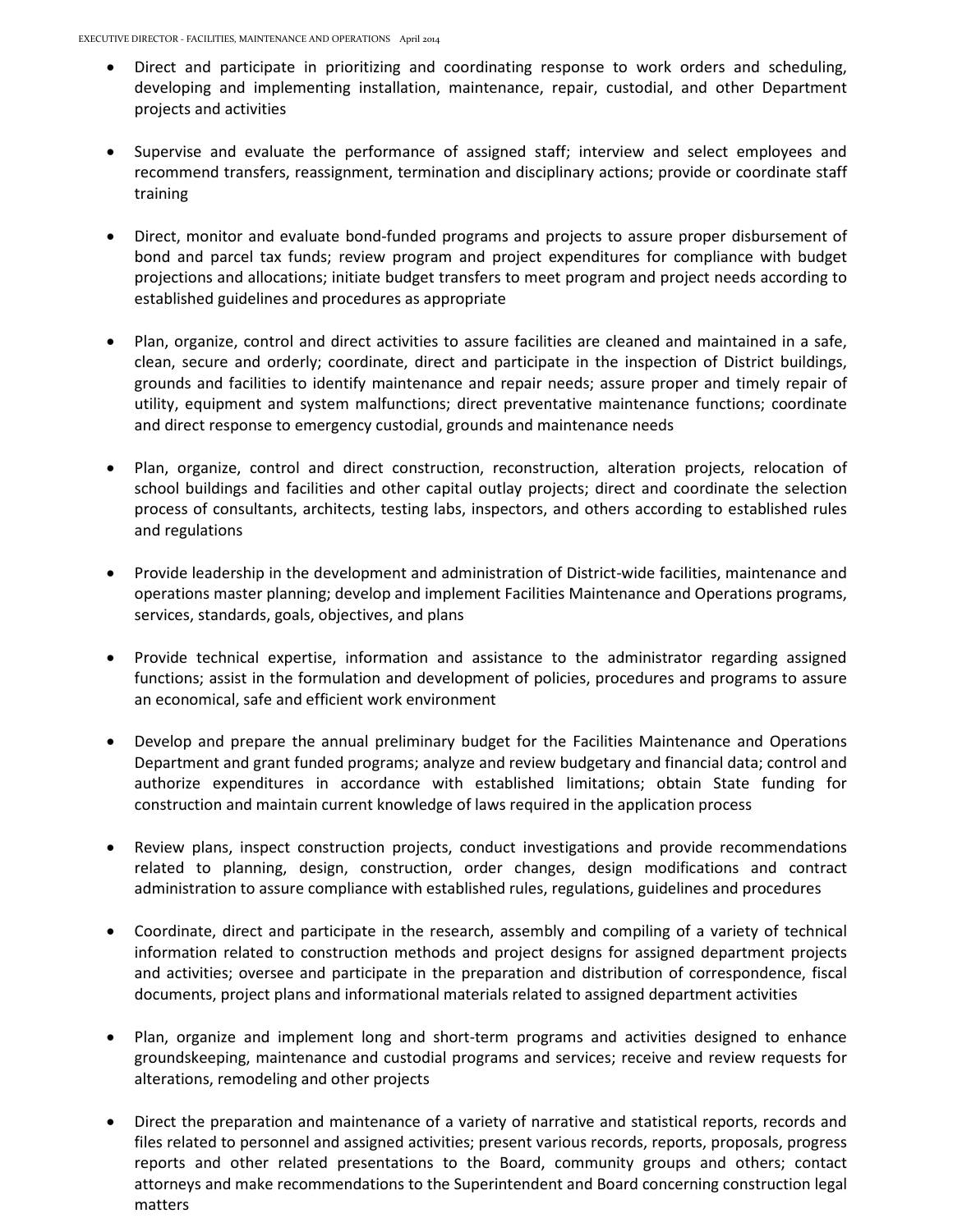- Develop and prepare the annual preliminary budget for the Facilities Maintenance and Operations Department; analyze and review budgetary and financial data; control and authorize expenditures in accordance with established limitations
- Operate a computer and assigned software programs; operate other office equipment as assigned; drive a vehicle to conduct work as assigned
- Maintain current knowledge of environmental issues and State and federal laws and serve as the California Environmental Quality Act (CEQA) representative for the District; review and enforce environmental, State and federal laws related to the CEQA
- Attend and conduct a variety of meetings as assigned; assure compliance with The Brown Act meetings as required by Proposition39 Bond and as required by the maintenance parcel tax

#### OTHER DUTIES:

Perform related duties as assigned

# **KNOWLEDGE AND ABILITIES:**

#### KNOWLEDGE OF:

Planning, organization and direction of facilities activities and operations

Building codes related to facilities, construction and renovation

Planning, organization and direction of maintenance and operations activities including the inspection, cleaning, construction, maintenance and repair of District buildings, facilities, grounds and equipment

Proper methods, techniques, materials, tools and equipment used in cleaning, grounds maintenance, facilities planning, construction, maintenance and repair activities

Applicable building codes, ordinances, requirements, regulations and safety precautions

Requirements of maintaining buildings, facilities, grounds and equipment in a safe, clean and orderly condition

Practices, procedures, standards and techniques used in construction planning and implementation

State School Construction Program and State Contract Compliance laws and regulations

California Environmental Quality Act (CEQA)

Health and safety regulations and procedures

Applicable laws, codes, rules, regulations, policies and procedures

Operation of a computer and assigned software

Architectural and engineering plans and specifications

District and Department organization, operations, policies and objectives

Budget preparation and control

Principles and practices of administration, supervision and training

Oral and written communication skills

Interpersonal skills using tact, patience and courtesy

#### ABILITY TO:

Plan, organize and administer the operations and services of the Facilities, Maintenance and Operations Department

Direct the State deferred maintenance plan and monitoring of expenditures for the program

Participate in the development of policies and procedures to assure an economical, safe and efficient work environment

Plan, organize, control and direct maintenance and operations activities including the inspection, cleaning, construction, maintenance and repair of District buildings, facilities, grounds and equipment